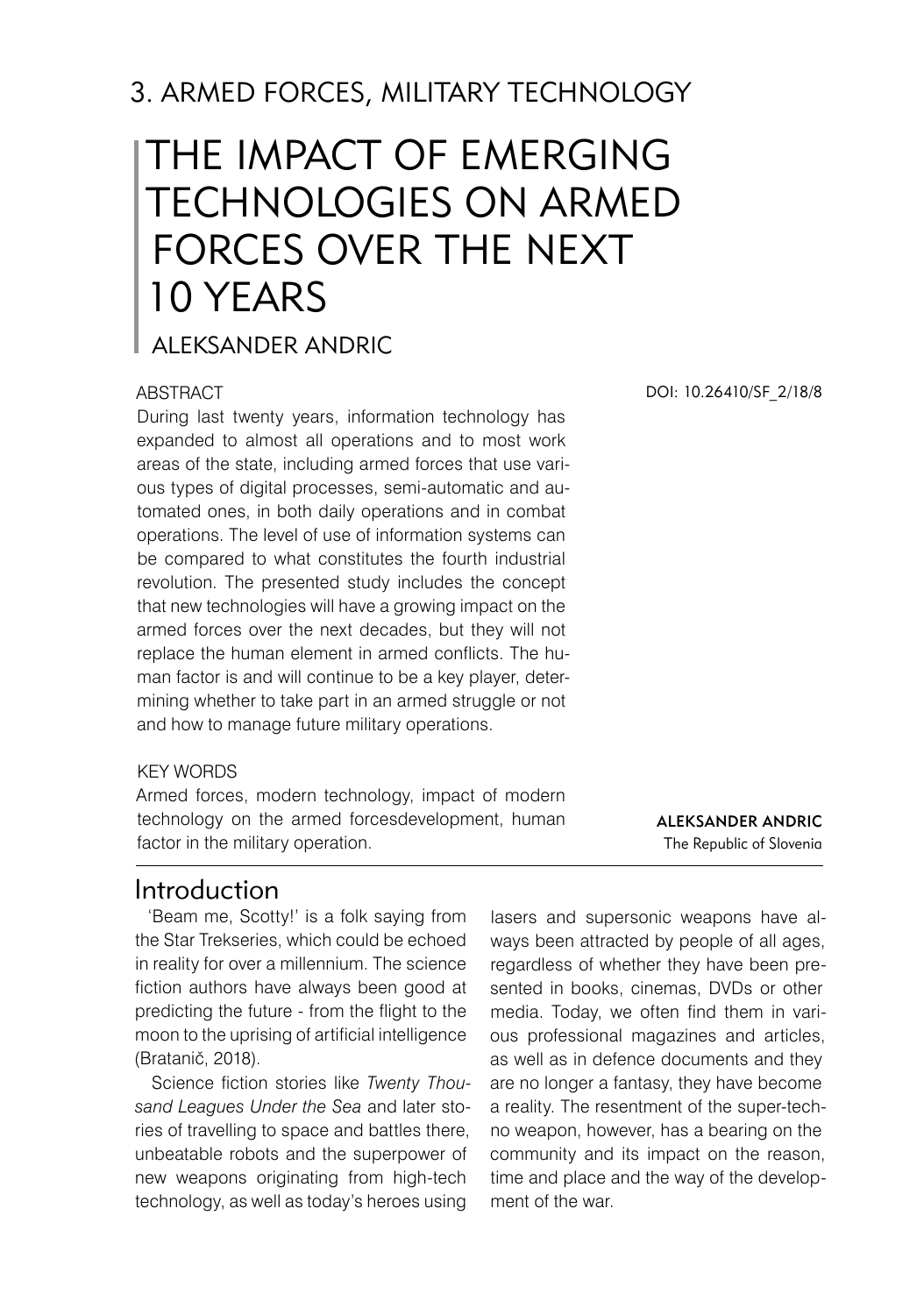Forthe last two decades, information technology has expanded to almost all activities and to most work areas, including the armed forces. Different types of digital, semi-automated and automated processes are present almost everywhere, both in the work environment and in everyday private activities. Our activities of the mind and of the body, the activities of the entire society have increasingly been connected with various technologies, and some experts and futurologists say that we are entering the transhuman or post-human phase of existence, which is characterized by the increasing interconnection with technology. 'Professor Klaus Schwab, the chairman and the founder of the World Economic Forum, argues that the collapse of barriers between digital and physical, and between synthetic and organic, constitutes the fourth industrial revolution, promising a level change comparable to that brought about by steam power, electricity and computing' (Schwab, 2016).

The development of military technology has become considerable with the emergence of big and small development companies and research agencies, in addition to traditional military defence development institutions. 'They created what President Dwight Eisenhower called in his farewell address a "military-industrial complex", a perpetual arms race, not necessarily with any particular enemy, but with the status quo' (Roland, 2009).

This essay will confirm that emerging technologies will have an impact on the armed forces over the next ten years. Given the wide range of emerging technologies and the analysis of their impact on modern warfare, this essay will argue that even though technology development will have a significant impact on the armed forces, it will not replace the human element in conflicts. Humansare key players, who decide if they will or will not go into an armed conflict and how they will lead it. Technology only offers them the opportunity to help to achieve their goals with more sovereignty and fewer casualties. The technologies and their potential military use in the following ten years will be presented and their impact analysed. Military strategic planners are already deeply engaged in these technologies, as they need to define the place and the mission very accurately and integrate the technologies into the structure. That changes the wholesome structure of the armed forces and the strategy and tactics of warfare. In addition, the essay will investigate what these technologies can mean for the future and whether all new technologies are actually also practical and versatile.

The essay consists of five chapters. The introductory part presents the topic, defines the subject, purpose and the structure of the essay. The second part presents the scientific and technological progress with regard to the armed forces, its importance, its indicators and what are the overall trends in the development of the armed forces, especially in developed countries. The third part presents the implication of these trends in the armed forces. The advantages and disadvantages of progress and the fact that human remains the main factor in spite of the technology are presented in the fourth part. The last part outlines the facts that support the claim that the development of technologies will affect the armed forces over the next ten years, but that the person remains in the first place.

## Scientific-technological development and its implications on the armed forces

According to the professor (lecture delivered under the Chatham House rule):

The use of new technologies for military purposes has two objectives: im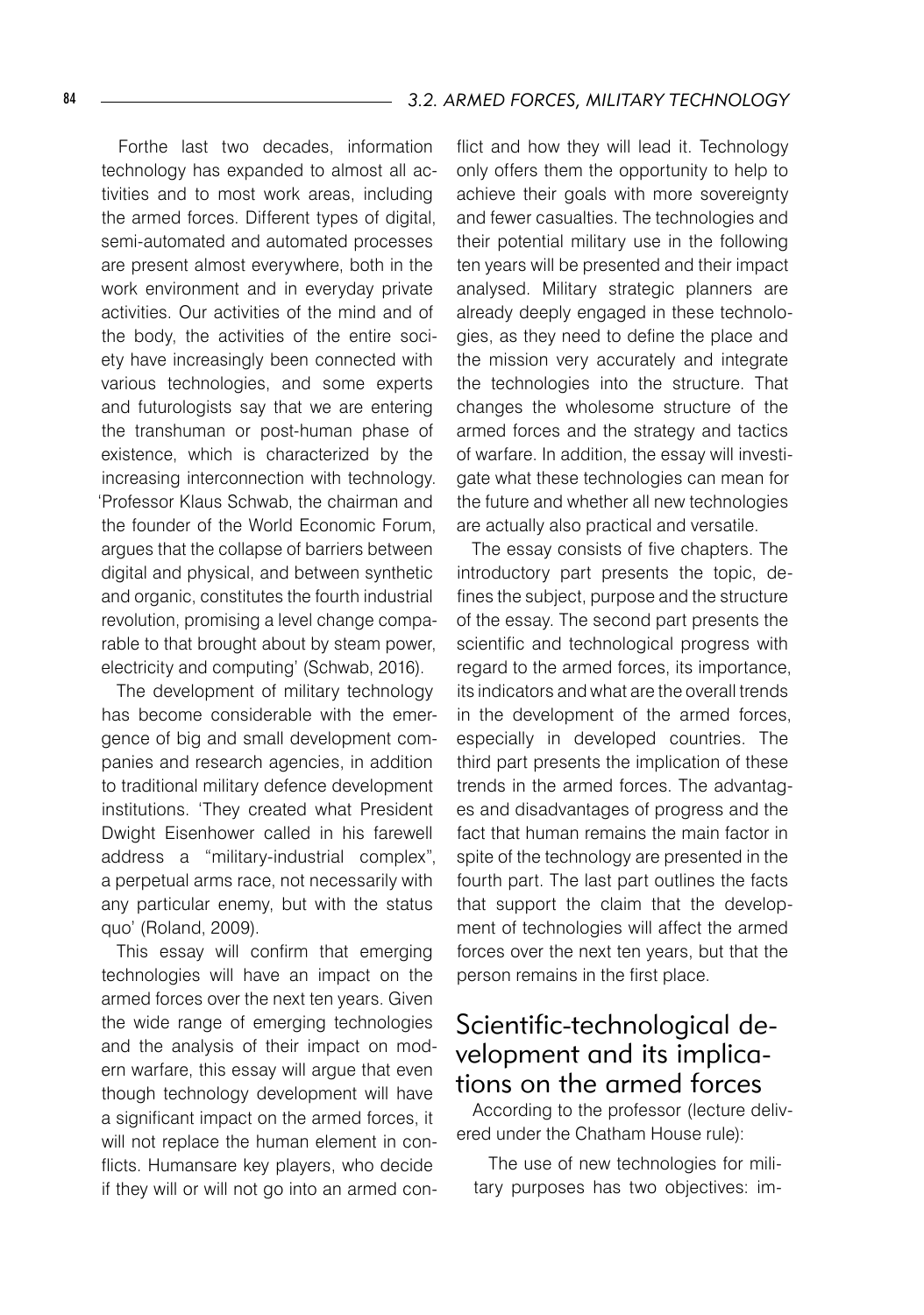proving the capacity of its own forces compared to the forces of opponents in situations similar to battles (operational advantage) and archiving strategic advantage with the ability to influence the full potential of the opponent (Notes, 2018).

So far, the research and development in the field of military technology have emerged from the empirical fact that the lifetime of the average modern weapon system is about 15 years. 'Since the development of an armaments system takes from 6 to 8 years, followed by 1 to 3 years of testing, it is very important that we anticipate what the opponent will develop or

construct in the next 6 to 8 years' (Žabkar, 1994). If developers are able to truly develop the technology that will upgrade, develop and update automatically, this cycle will drastically change to an unpredictable dimension. Detection, development, the use of advanced knowledge, the latest sciences and technology are essential to preserving the technological standard. 'The NATO Science and Technology Council (STO), with about 5000 scientists, engineers and analysts, has identified the list of twelve technological areas expected to have the largest impact on capabilities and operations in the future' (NATO STO, 2017).

| SHOR-TERM                                                                                                                      | MID-TERM                                                               | LONG-TERM                                                                                                     |
|--------------------------------------------------------------------------------------------------------------------------------|------------------------------------------------------------------------|---------------------------------------------------------------------------------------------------------------|
| (<6 YEARS)                                                                                                                     | (6-20 YEARS)                                                           | (>20 YEARS)                                                                                                   |
| 1. Additive Manufacturing<br>2. Everywhere Computing<br>3. Predictive Analytics<br>4. Social Media<br>5. Unmanned Air Vehicles | 6. Advanced Materials<br>7. Mixed Reality<br>8. Sensors are Everywhere | 9. Artificial intelligence<br>10. Electromagnetic Dominance<br>11. Hypersonic Vehicles<br>12. Soldier Systems |

Innovation in some of the most advanced areas of science and technology according to the Margaret Kosal:

[ ] include robotics and autonomous unmanned system; artificial intelligence; biotechnology, including synthetic and systems biology; the cognitive neurosciences; nanotechnology, including stealth meta-materials; additive manufacturing (aka 3D printing); and the intersection of each with information and computing technologies, i.e., cybereverything (2016).

On the other hand, the concepts 'that such technologies could yield doomsday scenarios and that military applications of such technologies have even greater potential than nuclear weapons to radically change the balance of power' and their fundamental strategic importance were defined at the multinational level in the NATO

Strategic Concept of May 2010 (Kosal, 2016). By developing the perception and understanding of potential threats, anticipating technological changes and predicting possible upcoming technologies military organizations such as 'NATO can take advantage and an opportunity to make better choices today about the required capabilities in the future' (NATO RTO, 2011).

Technological improvements affect the reliability of operation in particular, due to the automation of communication means, combat assets, the control over the work of power units and the control of the damage caused. As far as automation is concerned, it also includes the infallibility and the possibility of constant adaptation to changes and their integration into the digitized command control network. New technologies emerge on a global level, they become cheaper and more accessible, communication with them and among them is faster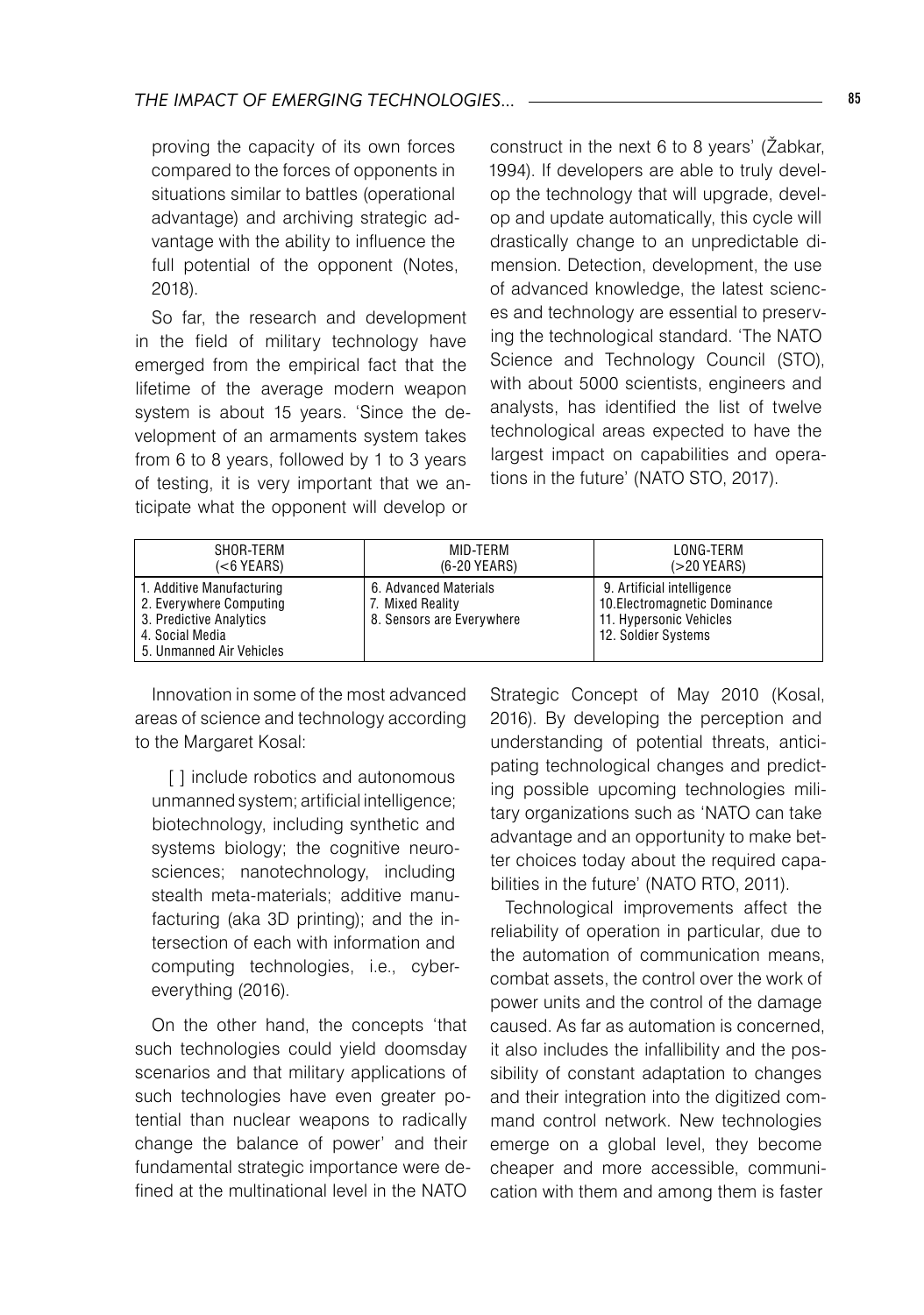every day, and various product manufacturers appear in different designs. The ownership rightof new technology has fallen into oblivion. Çalişkan is convinced that it is becoming increasingly more important to possess new technologies than knowing them properly and use them appropriately and that when developing these technologies we must constantly search for answers to the question: 'What is the best way or method of using the new technology' (Çalişkan, 2017).

## Artificial Intelligence

 The term 'Artificial Intelligence (AI)' is understood as the ability of devices to equate themselves with people in terms of learning, inference, design, and performance in complex cybernetic physical environments. This practically means that AI is a substitute for human thinking, decision-making and control in all areas. 'AI is located in autonomous robots or vehicles, boats, aircraft, it carries out functions of automatic detection of information and the detection of anomalies and their elimination, psychological operations and intelligent mentoring for various military and support missions' (Notes, 2018). Developing AI software will allow to make faster decisions based on a much larger amount of data collected than human beings could master. How far could the development of artificial intelligence go? 'By 2050, the computer power of 1000 USD will be equal to the processing power of all the brain on earth' (Evans, 2010). Also, one ought to consider the possibility of 'smart dust' that will connect everything to the internet, which will allow us to monitor and manage our environment. It's a fact that technology innovations are occurring at a fast pace and the exponential growth of computational power, data storage, bandwidth, and the information is unthinkable. Computers will have self-aware abilities

and no longer just exponentially cognitive abilities, because of this ability to instantly interpret things it will overcome language barriers.

AI is useful in all areas and has long since exceeded the capacity of a man. It is capable of controlling weapons, including nuclear weapons. It can also be used to control everything and everyone, wherever a fast and current response is needed even before something happens – much faster than a human response. Brimley argues that 'the success of future forces will depend on their ability to search, correct, and complete goals faster than their opponents' (Brimley, 2018). At this speed, this has led to further development and even faster AI performance, which means faster collection, analysis and reaction. Everyone is aware that the winner of the next war will be the one who is faster, which is why everyone is striving for a faster and more sophisticated AI technology. The question is, is this development of technology under control and what does it bring? The superpowers are competing which one will develop an AI system that will be much better (faster) than the opponents. Can Russia take lead in developing AI and move the scale of weapons technologies and military domination on its side? 'The statement of the Russian President, Vladimir Putin, who suggested that with the help of the AI, Russia could shift the power, speaks of how important, strong and influential the AI is. The state-sponsored media reported that AI "is of key importance for Russia" (Meyer, 2017). The Arms Control Arrangement is one of the mechanisms that were put in place to control arming, but at the moment there is no agreement on the AI to be included in this group, so it is currently not under control. Each AI can be used for military purposes it would be necessary, not only for official and regular armed forces, but also to pre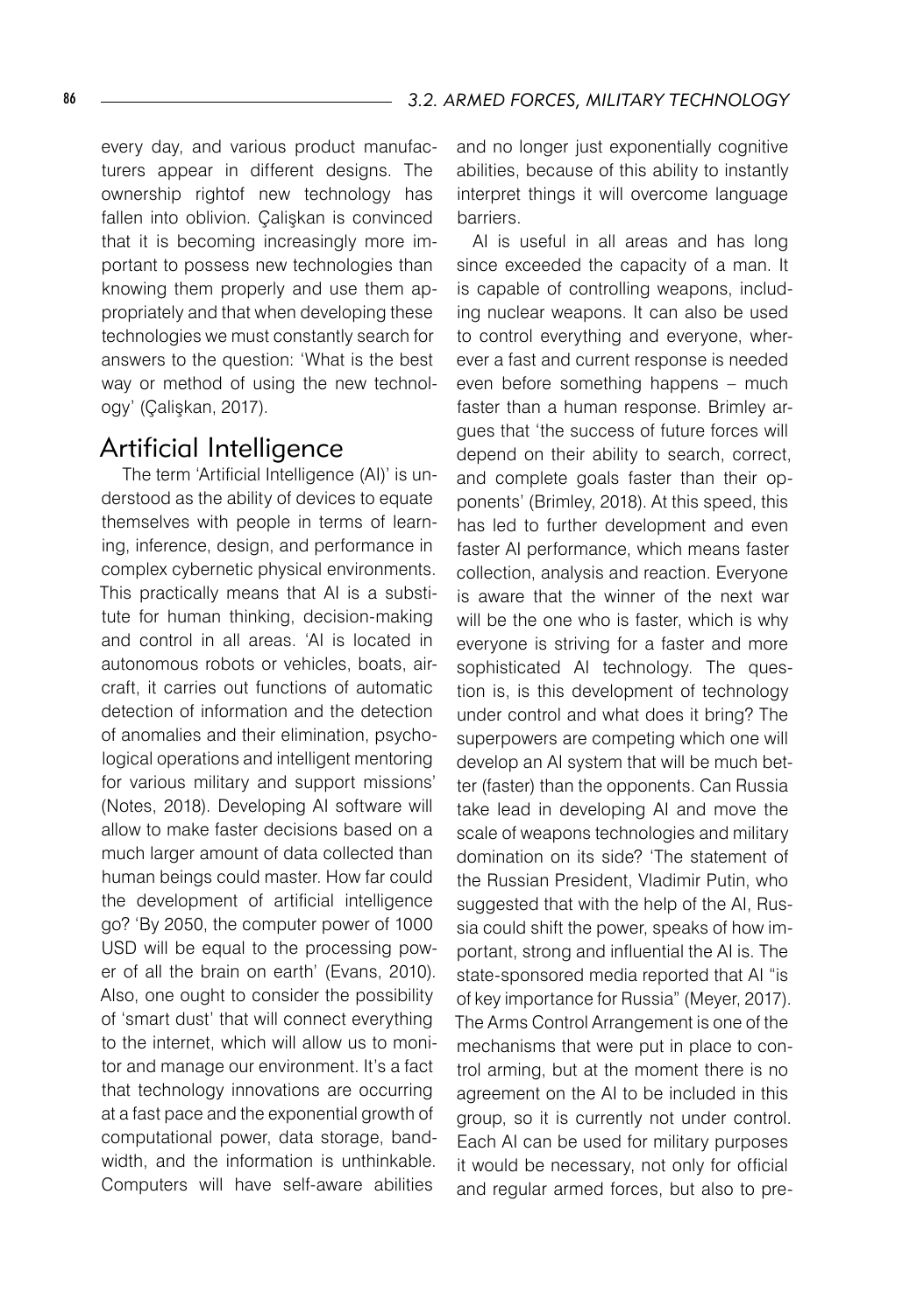vent access to it for terrorist and other militant groups and organizations, non-state actors and individuals, as it allows for the creation of massive destroying, threatens the stability and allows for more possibilities of hybrid wars, which in turn means that conflicts are escalating to unpredictable consequences. There is also an ethical concern about AI technology. Have we come up with the idea of building AI, which will decide instead of us to cause harm to us, decide on a war and peace, on being or not being? State institutions create and prescribe legal and moral norms and also, control. Will AI systems, if they are able to make decisions, be responsible for their consequences? However, 'there are fears that with the use of a variety of AI applications such as drones, self-driving vehicles and cybersecurity, we may again enter into another cold war' (Straub, 2018). As we are in the constant anticipation of some of the major change and the use of new technologies and their appropriate tactics, the units have constantly increased the state of alert, which on a longer period leads to doubt and uncertainty.

### Robotics

Robotics can be defined as a science fiction from the recent past that became a reality. A robot is defined as a 'machine with sensors, processors, and effectors able to perceive the environment, have situational awareness, make appropriate decisions and act upon the environment' (Echevarria II, 2009). They are characterized by being devastating, surviving and consuming, and therefore useful in more or less all areas. 'Their use works on a two-sided basis: they are faster, better, more efficient and cheaper than people, but tactical, organizational and structural changes are necessary for their complete placement in the system' (Notes, 2018). All robotization issues have

not been resolved yet. One of them is how to control a robot – how to control a weapon that strives for a greater autonomy, how can we rely on the robot to be reliable in separating enemy units from soldiers.

'The most recognizable unmanned aircraft are definitely drones, which are some kind of flying robots, similar to insects and capable of many things. In addition to transmitting cargo, observing, recovering, perceiving, shooting with various weapons, receiving commands at long distances and automatically avoiding obstacles, they are also able to respond to hand gestures and follow their owner' (The Economist, 2017), and to automatically switch to standby operation or transport position. Due to their versatility and relatively low prices, they are highly sought-after on the market and represent a cheap toy, a business opportunity and an expensive and dangerous weapon. Bunker, in a study entitled 'Weapons Systems Life Cycles Analysis and New Strategic Realities', claims that 'armed robotic systems in the form of teleoperated, semiautonomous and even autonomous drones and droids are not yet equipped with AI, but are still operated by soldiers who use standard connections and control devices for management, while the more sophisticated ones are using wireless and satellite systems. In the near future, they will be equipped with AI and are likely to be able to respond independently and achieve some forms of self-awareness' (Bunker, 2017).

As in all areas, humans have always tried rationalising in the field of warfare. Therefore they always looked for a way and for means of defeating the opponent by using only the necessary forces and resources and resulting in the least number of victims. Today the first robots have entered the battlefields and many are eagerly waiting for it. It is true that robots reduce the need for people to carry out the tasks and that con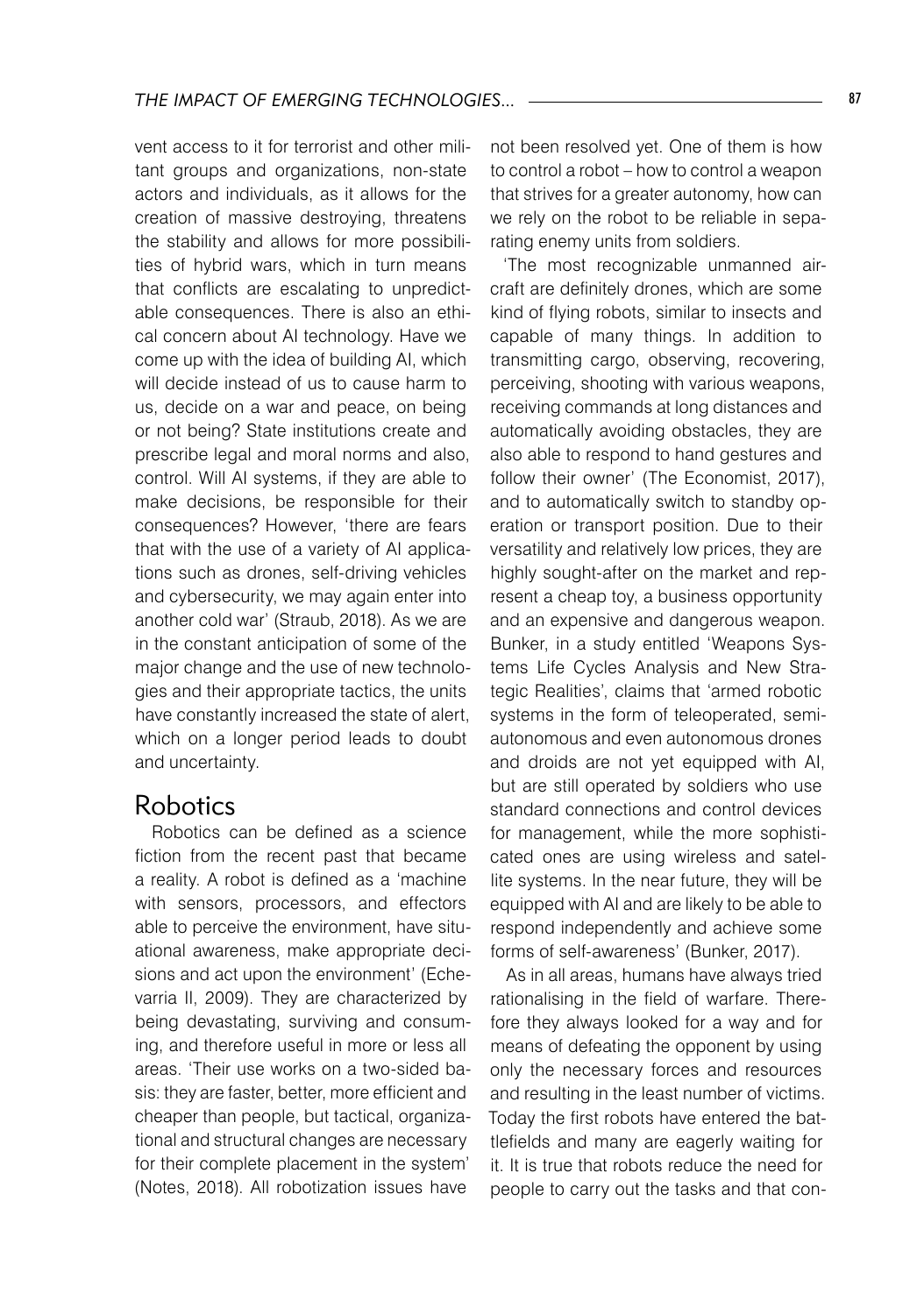sequently brings fewer victims and in principle, there should be less collateral damage. On the other hand, this contests the traditional notion of being a soldier – the warrior, and the mentality of the war. The management of the battle with remote machines and without the physical danger changes the mindset of the warfare. The forces of a technically inferior enemy and attacks on civilians give rise to the abuse, such as attacks from self-interest, etc. On the other hand, there is always the risk when such a weapon is separating a friend from the opponent, what if it breaks down or is injured and turns on us? How will we handle it and under what laws? It is true that machines must serve us, but we must control them, manage them, and take responsibility for their actions- the machine cannot protect our interests in the war. The machine can only be a tool and must remain a tool.

### Nanotechnology

 'The field of nanotechnology is defined as 'imaging, measuring, modelling and manipulating with substances in dimensions between about 1 and 100 nanometers', where unusual physical, chemical and biological properties can occur due to such low values also outside the Newtonian Physics Act' (EchevarriaII, 2009). This opened the way for new solutions to mechanical and biological problems that lead to completely new military capabilities. Due to the improved detection and decontamination capabilities, nanotechnology is located in many applications related to the defence against weapons of mass destruction and due to the required low power, low mass and low prices in handheld radio devices. Nanofibers are tested to seek better protection against chemical, biological, radiological, nuclear and high-energy explosive weapons or use in military uniforms and equipment.

The concept of the equipment for a modern soldier states that this should be an integrated technological system that will provide the military with chemical, biological and ballistic protection, communication and information support, power, physiological control and climate control. All this additional protection, safety, greater survival and efficiency should be provided by nanomaterials. On the other hand, the question arises as to what happens when these matrices destabilize during combat, how they affect the environment and the soldier who uses this equipment. Is it an advantage or a weakness? What do all these implants and supplements mean for a soldier's longterm health and stability and are there also any side effects?

## Biotechnology

 'One of the areas with high potential is biotechnology, which includes biometrics and genetic engineering and represents an area of non-limitative possibilities' (Notes, 2018). Genetics determines our strongest physical characteristics such as height, eye colour, body shape, muscle strength and practically all other features of our physical structure, while also affecting our mind, psychical traits and talents. It's not hard to imagine that by encroaching on our genetic design we could almost create people by a recipe. 'Genetic engineering seeks to translate biological systems into engineering systems, transforming the army through biotechnology' (Echevarria II, 2009). Soldiers Systems increase, 'individual human abilities using artificial means such as robotic exoskeletons, smart textile, drugs, and seamless man-machine interface. Uses include thecapacity to endure extreme environments, better health monitoring and care provision, decision making at individual level' (NATO STO, 2017).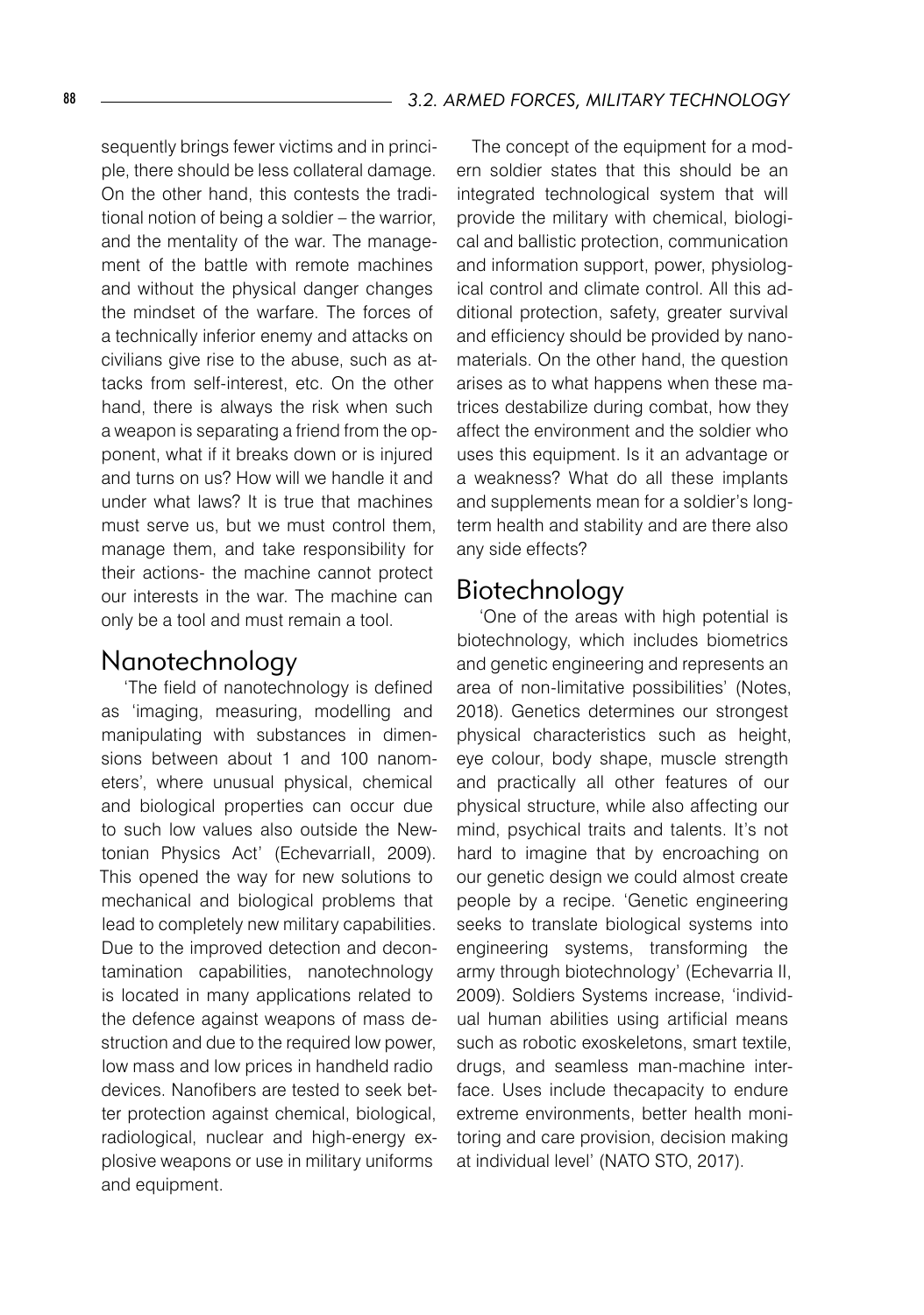Biotechnology is characterized by the use of organisms, tissues, cells, or molecular components of living beings to function and to act in such a way that they interact in the action of cells or their molecular components. This, in practice, means that biotechnology can increase the physical ability of a soldier to fight for longer under extreme conditions. Fewer soldiers are needed for the same task. The question is, however, how all these changes and 'defects' in the organism reflect human beings in the long turn. It is true that biotechnology corrects the defects in organisms and corrects their genetic records. What does it mean for an organism when biotechnology 'breaks down'? What happens to a soldier when the fight is over, is it possible to return to a former state without any consequences? We will probably not receive a real and honest answer to this question. It is always necessary to weigh what improvements bring, both positive and negative.

### Cyberspace

 'In 2011, the US Defence Department declared cyberspace a new field of warfare; since then DARPA has begun a research project known "Project X" with the goal of creating new technologies that will enable the government to better understand and map the cyber territory' (Wikipedia, 2014). Cyber-attacks cause greater damage to state authorities, business entities and critical infrastructure day by day, and are becoming frequently better organized, difficult to manage and costlier. According to the NATO; 'they can reach a threshold that threatens national and Euro-Atlantic prosperity, security and stability. Foreign militaries and intelligence services, organized criminals, terrorist and/or extremist groups can each be the source of such attacks' (NATO, 2010). The recognition of the cyberspace as a field of operation should include

the current problem of different views and find a common position and agreement on a cyber-domain that would explain possible cyber operations. NATO Summit in Warsaw in July 2016; 'recognised cyberspace as a "domain of operations", that cyber defence is part of NATO's core task of collective defence, and that NATO is ready for the Allies to invoke collective defence in response to a significant cyber-attack, equivalent of an armed attack through cyberspace' (NATO CCDCOE, 2016).

This action additionally confirms the fact that cyberspace represents an environment in which there is a great possibility to implement network operations and therefore it is urgent to be edited. Today's tendency is that more or less all systems are integrated into a single, common network, providing significantly faster, better quality and better data exchange, while simultaneously opening a new and vulnerable space for various cyber-attacks. These attacks are constantly increasing, both in terms of numbers and in terms of the depth of their impacts, which poses a threat to the functioning of public and government information systems and data protection, as well as the functioning of banks and all other institutions that use the network, and therefore jeopardize their functioning, credibility and trust. This is why the question arises as to how to protect this proctor from cyber-attacks and whether this represents a new, completely digitized form of wars?

## Implication on the armed forces

#### According to Margaret Kosal;

The widespread enthusiasm for emerging technologies is reflected not only in official rhetoric but is also codified in respective national technology strategies and the global upswing of dedicated funding. Military-related pro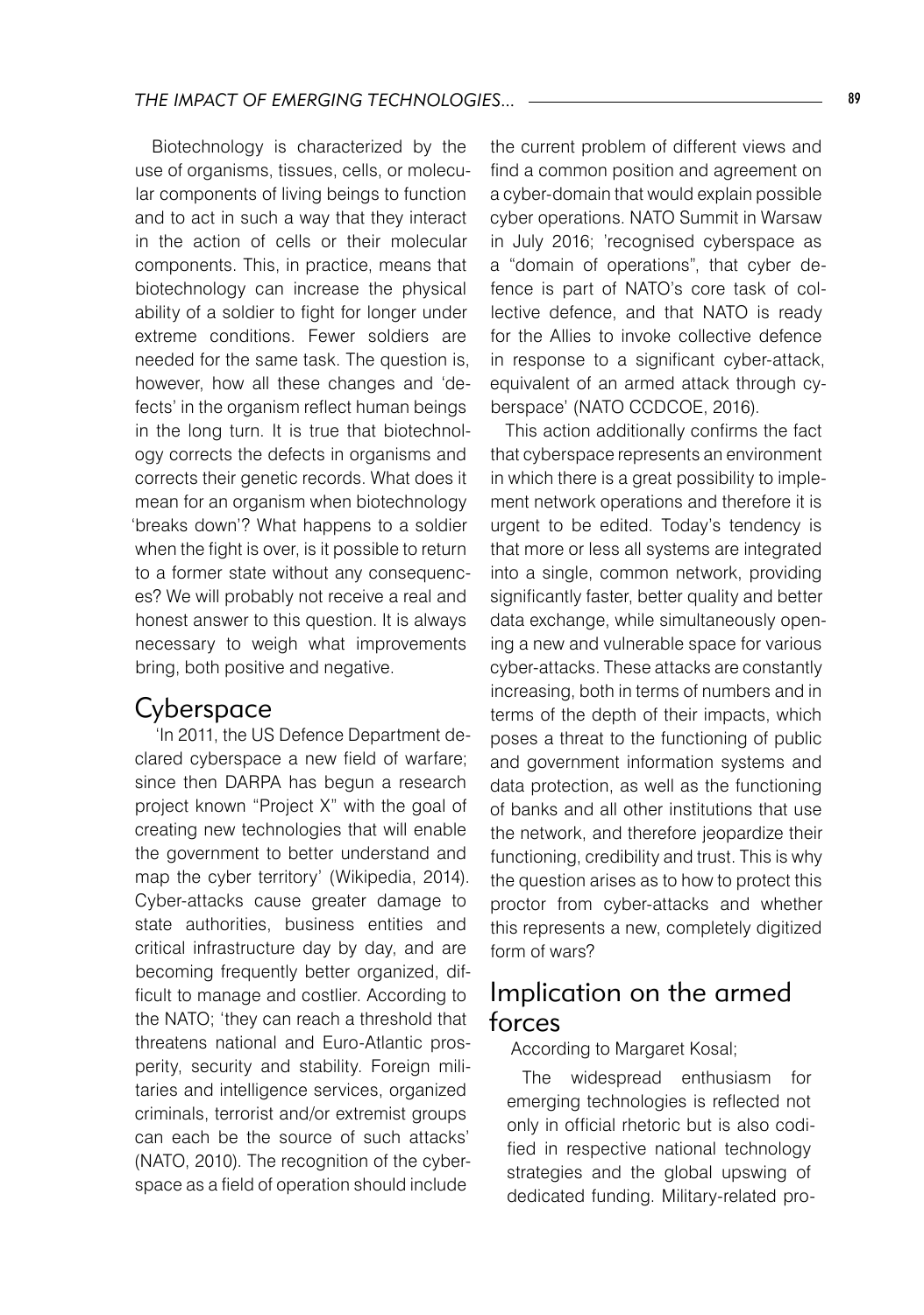grams in potential peer competitors in Asia (China), in states posing regional security challenges in the Middle East (Iran), in the former Soviet Union (Russia), and in rapidly developing areas (including South Asia, Southeast Asia, and Brazil) offer comparisons for advanced, allied states (U.S., Western Europe, Japan, ROK) in order to understand the national meanings, organization, and strategic implications surrounding the development and fielding of emerging technology (2016).

It should be emphasized that the integration of new technologies into armament platforms is a complex and multi-layered process. 'There is no time for error on the battlefield. War is a matter of heart and will first, weaponry and technology second' (Sullivan, 1993). The Centre for Strategic and International Studies (CSIS) wrote that we are entering an era in which:

Computers are becoming faster and more ubiquitous, medical breakthroughs are prolonging and enriching lives and machines are becoming smaller by the day today. At the same time, as new technologies become embedded in our lives, we are forced to address issues of ethics, privacy, discrimination, and even basic human interaction. Technology will increasingly test the ability of individuals, cultures and governments to adapt to new opportunities and dangers (2018).

Success or failure of future conflicts will largely depend on how quickly and effectively different available technologies can be used on the current battlefield. All technologies will not have the same effect on the military field, and some will have a significant impact and will condition the future functioning of military systems, military planning and decision-making in the future.

By changing the way forces are organized according to the available technologies, 'we may be able to change the speed and extent of combat in the battlefield,' (Orio, 2018). But science and development go ahead in all areas. Some large and rich countries have financial resources and invest in development, while others are looking for alternative solutions and responses to newly developed weapons through the action-reaction system.

## The mission of deciding belongs to a human, not a machine

The future generations of military robots will operate more autonomously than comparable devices today, but will they be able to make decisions about life or death? The technology means a lot, but not everything. In Rand, the relationship between technology and human beings has been written as follows:

Technology cannot substitute for sociocultural, political, and historical knowledge. This knowledge is critical for understanding a conflict, formulating a strategy, and assessing its implementation. There has been a deficit of this knowledge, partly due to a continuing overreliance on technology and a belief that wars can be fought and won by reliance on technology alone. Without sociocultural, political, and historical knowledge, necessarily developed over time, the required adaptations in a strategy cannot be recognized and made (2014).

When we analyse the history of wars and battles, we quickly find out that everything did not proceed in accordance with the 'rules', such as, for example that in order to succeed it is necessary to ensure a ratio of forces of at least 3:1, that technologi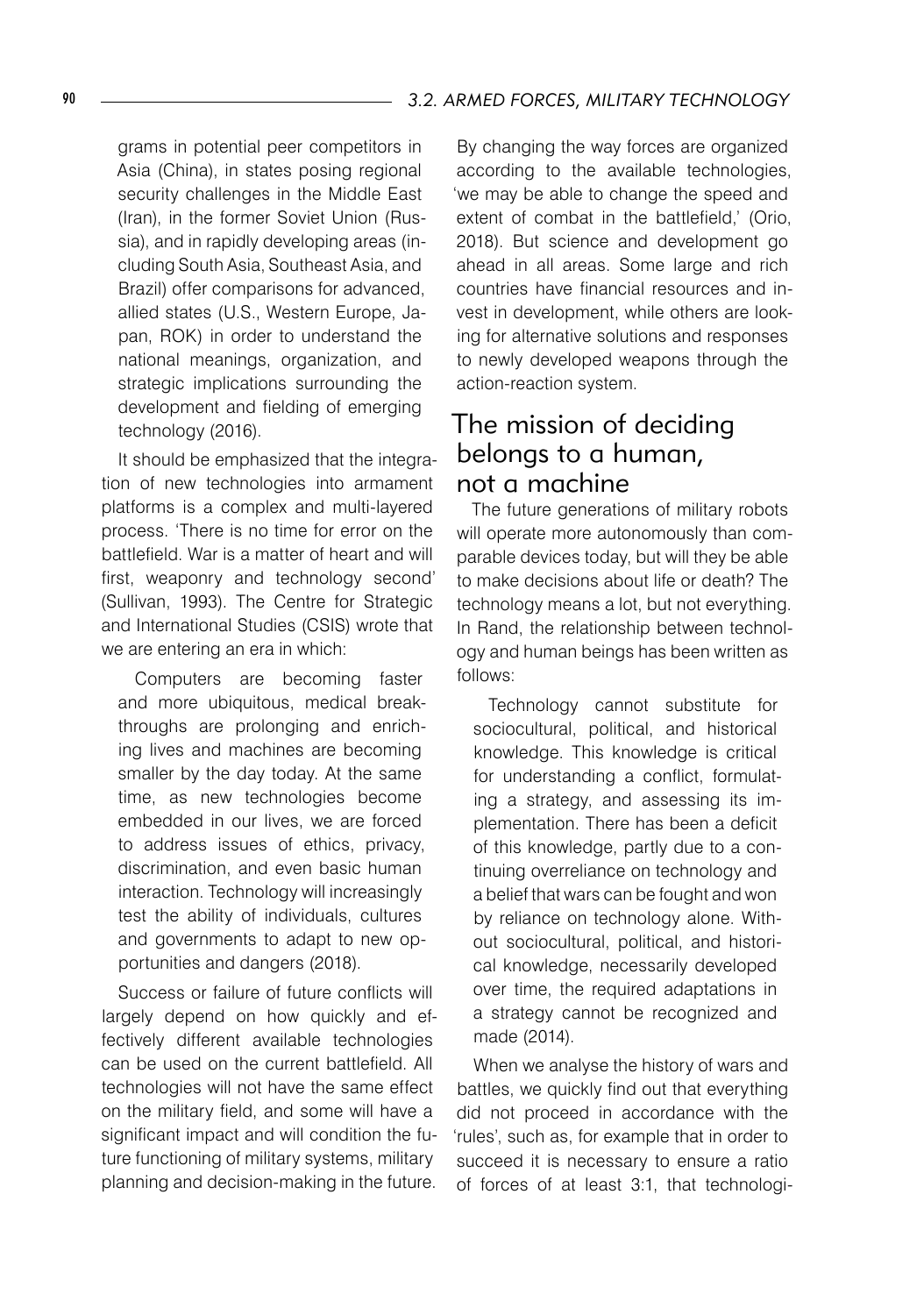cal superiority also automatically means victory. For example, in the Second World War, the Nazi German Army was much better equipped than other armies and also used the tactics of 'blitzkrieg'. They developed modern tanks, planes, missiles, an atomic bomb, but despite all this technical advantage, they were not victorious. Similarly, in the Vietnam War where the US had the great technological power, American advantage did not bring them victory. In Afghanistan, the highly modernized coalition troops were equipped with drones, reconnaissance robots and engineering, and on the other side there were poorly armed Talibans and their mine-explosive obstacles on the roads, which caused a lot of victims and material damage. All these examples show that despite military superiority of the one side, a person who is threatened, in distress and under pressure is always able to find an answer and an asset. Humans are the beings who think and actand do not follow some recorded logs as a robot, but they feel, think and react outside such frames. This brings them progress and development in the field of tactics and the use of units, funds and counter-agents. And here humans are irreplaceable and it is the humans' responsibility to prosecute the target.

We will use robots as the soldiers who will always appear first before the dangerous and invisible enemy. Antulio J.Echevarria II wonders:

What laws and ethical codes will be needed to govern the use of such weapons? What signal or "message" do we send to those on the other side or to the international community when we send machines-rather than our own blood-to protect our interests in wartime (2009)?

However, human will be irreplaceable in the most difficult and most complex environments such as cities and the jungle. If robots' sensors and AI work flawlessly they should recognize and act automatically in front of an opponent or an intruder. What if they will not, what if their sensors receive distorted information and turn on us? The new technology does not only bring advantages, it also brings its' weaknesses that military institutions have to face. This is also confirmed by Van Creveld when he says:

The greatest victories that have been won in war do not depend upon a simple superiority of technology, but rather on a meshing of one side's advantages with the other's weakness so as to produce the greatest possible gap between the two (1991).

That is why we must understand technological changes and develop doctrinal rules that will solve the future questions of war. Technology should not become a guide, but it must remain useful as a service to use when it is needed, and for the purpose it is intended for. We must not become its slaves, but we must learn how to manage it so it serves us. According to James Andrew Lewis:

Computers were invented to augment human performance. They are powerful tools, but even as processing speeds increase and algorithms grow more sophisticated, these machines still cannot "think." Eventually, this will change. A group of leading scientists and public figures signed an open letter warning of the dangers of this moment. One famous scientist warned that "The development of full artificial intelligence could spell the end of the human race" (2018).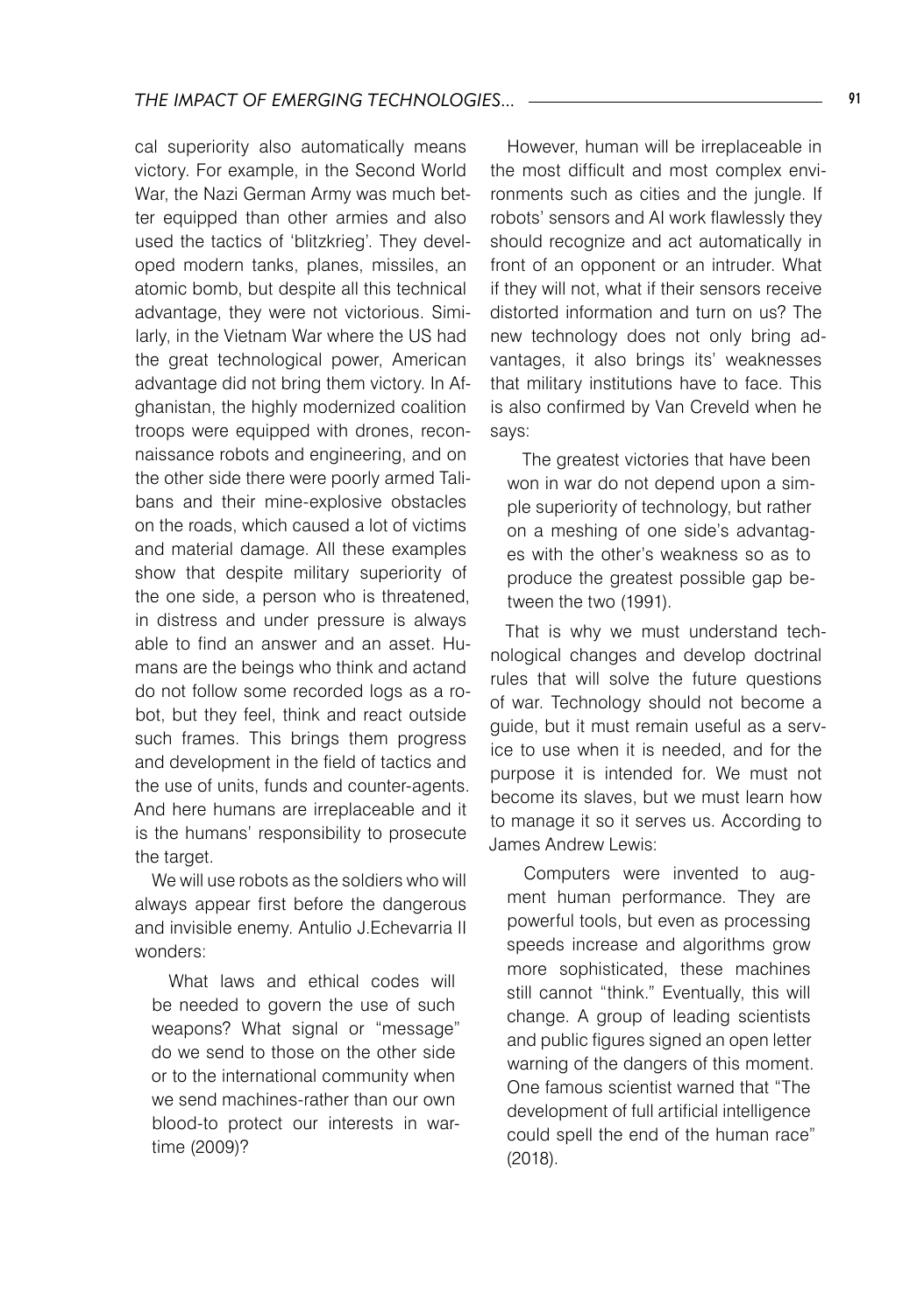Soldiers are fighting wars in the name of politics, everything else are just tools and weapons that they use to eliminate the potential enemy and achieve the desired victory. With all these innovations, the attitude towards warfare is likely to change. After all, the question arises of what will be the role of men in the decision-making system, if everything depends on the computer and what will this supercomputer decide to be superfluous.

## Conclusion

Increasing power of some countries and the availability of new technologies further increases the complexity of the environment. War and clashes of the past have shown that technology has changed the mode of warfare. Strategies and tactics are changing due to new technologies. These technologies will have an impact on future kinetic and non-kinetic operations. For this reason, today's military planners and developers must think systematically about the possible future development of technology. This process should not be limited to technology but must include possible future weapons systems and military equipment, hybrid threats and social changes that can occur with technological development.

Equipment, weapons systems, tactical and strategic ideas, doctrines and the structures of the armed forces are being changed. The way of complementing the armed forces, the educational structure, age structure, social and sexual structure is changing. On the one hand, the structure of the armed forces reflects the attitude of the society towards them and on the other hand, it represents the needs of the armed forces. Scientific and technological progress has a significant impact on the armed forces. It offers them more efficient mode of operation, better protection against the enemy, simplifying the process

of weapons production, allowing greater control of the battlefield and providing improvements that create the difference between defeat and victory. However, this requires well-trained individuals who are able to manage increasingly sophisticated systems. Being trained means not only the physical fitness, but also some mental abilities and the value of knowledge. The scientific and technological advances allow and at the same time require the involvement of highly educated personnel. Scientific and technological progress brings many direct innovations, such as armaments and support systems, into the armed forces, but it also brings indirect changes that arise mainly from the characteristics of the operation of these systems. Modern armament systems require knowledge of the systems and the importance of physical power decreases. Indirectly, scientific and technological progress has led the whole world to become a potential battlefield, which means that there is no clear separation between the front and the hinterland. At the same time, there is very little or no direct physical contact, even less visual contact, the personal image of the enemy is lost. Scientific and technological progress alters the operational, tactical and strategic ideas of the armed forces of the modern industrial states. In order to succeed, we must know very well the abilities and capabilities of technology, their tactical and technical abilities and use it accordingly. This can bring us the advantage and success. The massive and all-around non-intrusive use of technology does not ensure success. As Albert Einstein once said about the explosion of an atomic bomb; 'I know not with what weapons World War III will be fought, but World War IV willbe fought with sticks and stones' (Brainyquote, 2001). This suggests that our technology must remain the same, primitive.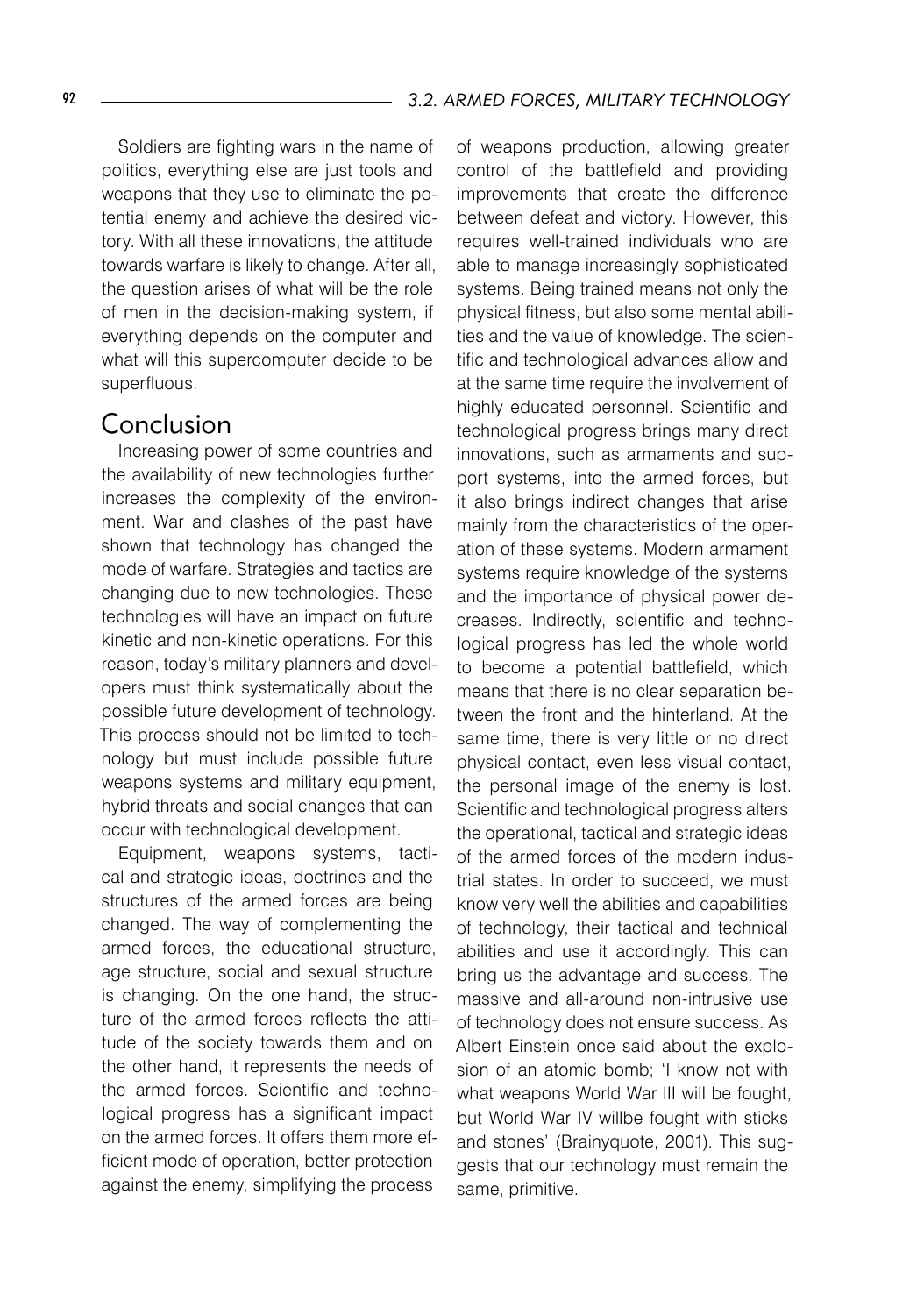# **Bibliography**<br><sub>Brainvquote. (2001).</sub>

- Brainyquote. (2001), Albert Einstein Quotes[Online] 2001. [Cited: 20 March 2018] https://www.brainyquote.com/qu otes/albert\_einstein\_122873?src=
- Bratanič, Jan. (2018), Technology strengthens the best and the worst in humans. Svetkapitala. [Online] January 2018. [Cited 20 March 2018.] https://svetkapitala.delo.si/inovacije/tehnologijakrepi-najboljse-in-najslabse-v-ljudeh-4616?meta\_refresh=true
- Brimley, Shawn, Hendrix, Jerry, Fish, Lauren, Routh, Adam and Velez-Green, Alexander. (2018), Building the Future Forces. CNAS. [Online] 29 March 2018. [Cited 12 April 2018.] https://www.cnas.org/publications/reports/building-the-future-force.
- Bunker, Robert J. (2017), Armed Robotic Systems Emergence: Weapons Systems Life Cycles Analysis and New Strategic Realities. Strategic Studies Institute and U.S. Army War College Press. [Online] 14 November 2017. [Cited 12 March 2018] https://ssi.armywarcollege.edu/pubs/ display.cfm?pubID=1368
- CSIS. 2018. Revolution 3: Technology. Centerfor Strategic and International Studies. [Online] 28 August 2015 [Cited: 12 April 2018.] https://www.csis.org/programs/ international-security-program/ strategic-futures/revolution-3-technology.
- Çalişkan, Murat and Liégeois, Michel. (2017), Technology and War Strategy. Beyond The Horizon. [Online] 13 June 2017. [Cited: 17 March 2018.] https://www.behorizon.org/ technology-and-war-strategy/
- Echevarria II, Antulio J. (2009), Strategic Implications of Emerging Technologies. U.S. Army War College, Strategic Studies Institute. [Online] [Cited: 14 March 2018.] https://ssi.armywarcollege.edu/pdffiles/ PUB927.pdf
- Evans, Dave. (2010), Top 25 Technology Predictions from Futurist Dave Evans. Techvibes. [Online] 4 March 2010. [Cited: 8 March 2018.] https://techvibes.com/ 2010/03/03/top-25-technology-predictions-from-futurist-dave-evans.
- Kosal, Margaret. (2016), Science, technology, and the future of warfare. Modern War Institute. [Online] October 2016. [Cited: 30 January 2018].
- Lewis, James Andrew. (2018), Waiting for Skynet. Center for Strategic and International Studies. [Online] 18 January 2018. [Cited 12 April 2018.] https://www.csis. org/analysis/waiting-skynet
- Meyer, David. (2017), Vladimir Putin Says Whoever Leads in Artificial Intelligence Will Rule the World. Fortune. [Online] 4 September 2017. [Cited: 20 March 2018.] http://fortune.com/2017/09/04/ai-artificial-intelligence-putin-rule-world/
- NATO. (2010), Strategic Concept. NATO Public Diplomacy Division. [Online] February 2012. [Cited: 20 March 2018.] https://www.nato.int/nato\_static\_fl2014/ assets/ pdf/pdf publications/20120214 strategic-concept-2010-eng.pdf
- NATO CCDCOE, (2016), NATO Recognises Cyberspace as a 'Domain of Operations' at Warsaw Summit. NATO CCDCOE. [Online] 21 July 2016 [Cited: 17 March 2018.] https://ccdcoe.org/nato-recognises -cyberspace-domain-operations-warsaw-summit.html.
- NATO RTO, 2011, Joint Operations 2030 – Final Report. NATO RTO. [Online] 1 June 2014 [Cited: 18 March 2018.] https://www.researchgate.net/publication/ 229428350\_Joint\_Operations\_2030\_- Final Report
- NATO STO. 2017.STO Tech Trends Report 2017. Public Release Version of AC/323- D(2017)0006 (INV). NATO Science & Technology Organization. [Online] 15 September 2017. [Cited: 8 March 2018.] https:// www.sto.nato.int/ SitePages/newsitem. aspx?ID=3534.
- Orio, Brendan. (2018), Order from Chaos: Six technologies that the U.S. military is betting on. Brookings. [Online] 28 January 2018. [Cited: 25 February 2018.] https://www.brookings.edu/blog/orderfrom-chaos/2016/01/28/six-technologies-that-the-u-s-military-is-betting-on/